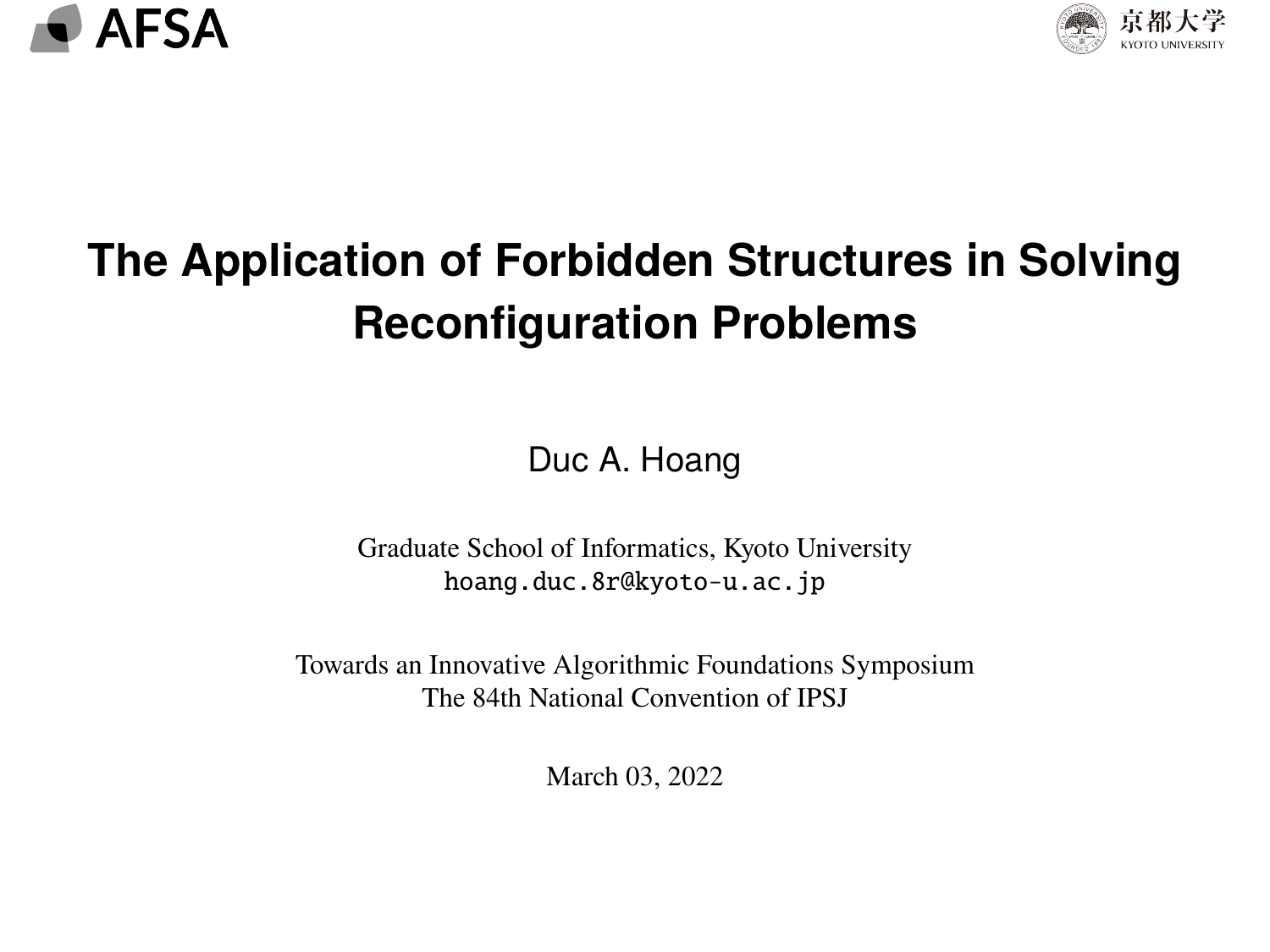## **Reconfiguration Problems**

... study the relationship between *solutions* of a given *source problem* (e.g., Satisfiability, Independent Set, Vertex Cover, Vertex-Coloring, etc.).





Some typical questions:

- REACHABILITY: Is there a *path* between two given solutions?
- Shortest Transformation: If Reachability is yes, can we find a *shortest path*?
- Connectivity: Is there a *path* between *any* two given solutions?
- DIAMETER: Is the *maximum distance* between any two solutions bounded?
- $\blacksquare$  and so on.

 $OQ$